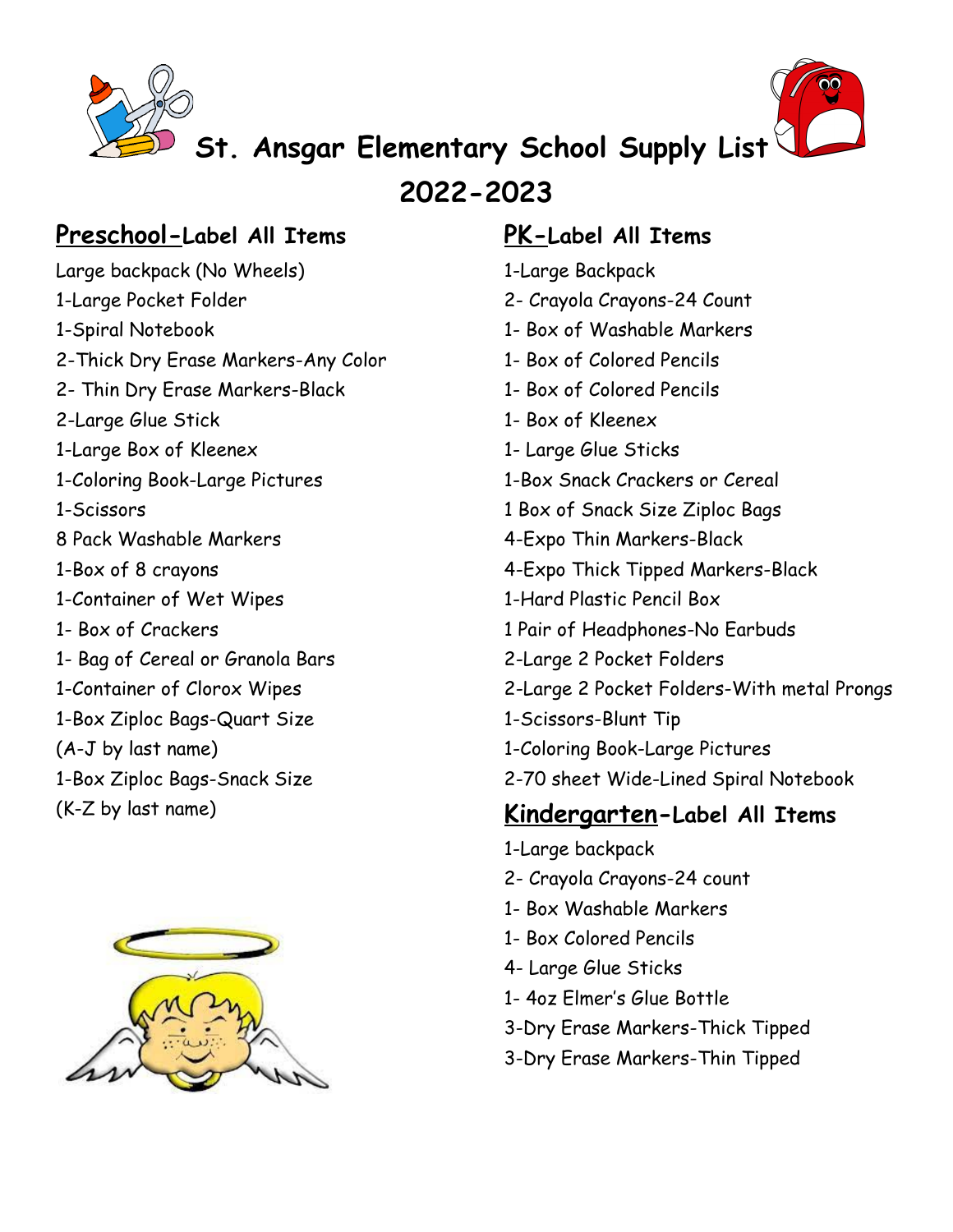



# **St. Ansgar Elementary School Supply List**

**2022-2023**

# **Kindergarten Cont.**

2-Large 2 Pocket Folders 2-Large 2 Pocket Folders with Metal Prongs 1-Box of Kleenex 1-Large Clorox Wipes 1-Pair of Scissors-Blunt Tip 1-Coloring Book-Large Pictures 2-70 Sheet Spiral Notebooks-Wide Lined 1-Pair of Headphones-No Earbuds K Meier-\*1 Box of Crackers or Cereal K Williams-\*1 Box of Gallon Ziploc Baggies \* These Items will be Requested Throughout the Year as Needed by Each Classroom **Pencil Boxes will be Provided**

## **1st Grade-Label All Items**

2-Large Pink Erasers-Separate from Pencil 1-Box 10 ct. Classic Crayola Markers- Not the Skinny Ones 2-Box 24 Crayola Crayons 1-Fiskars Scissors -Pointed 1-Plastic 8"x5" School Box 2-Large Glue Sticks 1-Wide Line Spiral Notebook 2-Large Plastic 2 Pocket Folders 12-#2 Pencils-Sharpened 1-Large Box Kleenex 2-Containers of Sanitizing Wipes 1-4 Pack Dry Erase Markers-Round Tip) 1-Large Dry Erase Eraser 1st Mayer-1 Large Bottle of Hand Sanitizer 1st Church-1 box Gallon Size Slider Bags

# **1st Grade Cont.**

2-\* Boxes Crackers, Cereal, or Pretzels \*These Items will be Requested Each Quarter

## **2nd Grade-Label All Items**

3-Wide Lined Spiral Notebooks 2-2-Pocket Folders 12-#2 Yellow Pencils 2-Large Pink Erasers 4-Dry Erase Markers 1-Dry Erase Eraser 1-24-Count Box of Crayola Crayons 1-Box of Colored Pencils 1-Large Glue Stick 1-Fiskars Scissors-Pointed 1-School Box 1-Box of Kleenex 1-Headphones-No Earbuds 1-Box 10-count Crayola Markers-Broadlined 1-\*Large Box of Crackers or Cereal 2nd Kruse- 1 Snack or Gallon Size Baggies 2nd Rogerson- 1 Disinfecting Wipes \*These Items will be Requested Each Quarter

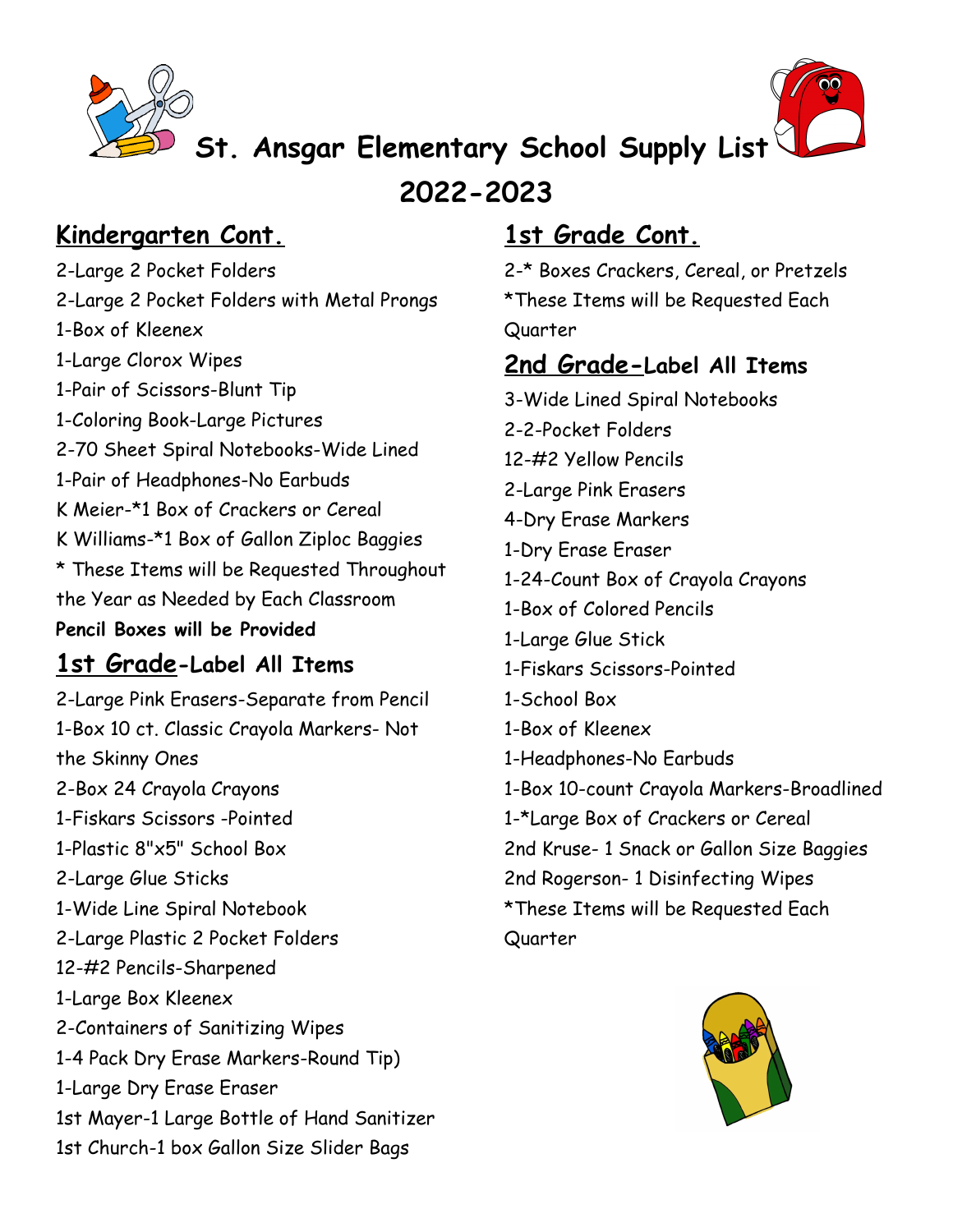



# **St. Ansgar Elementary School Supply List**

**2022-2023**

#### **3rd Grade-Label All Items**

1-Box of Colored Pencils 10-#2 pencils-Each Semester 1-Pencil Box 1-Small Pencil Sharpener 1-Large Eraser 1-Glue Stick 1-Dry Erase Marker Eraser 1-Ruler-Both Inches and Centimeters 1-Pair of Headphones or 2 Earbuds 1-Fiskars Scissors-Pointed 1-Standard 8 Pack Markers-Classic Colors 3-Folders 3-Wide Line Single Subject Notebooks 1-Box of Crayons 10-Dry Erase Markers 1-Package of Pencil Top Erasers 1- Package of Post-It Notes 1- Large Bottle of Hand Sanitizer 1-Package of Clorox Wipes 1- Box of Kleenex 3-Large Boxes of Snacks **4th Grade-Label All Items** 1-Pencil Box 10-Dry Erase Markers 1-Box of Markers 1-Box of Crayons 3-Sticky Note Packs

- 1- Box of Colored Pencils
- 1-Fiskars Scissors-Pointed

1-Glue Stick

## **4th Grade-Cont.**

1-Ruler-Both Inches and Centimeters 36-#2 Pencils 2-Large Erasers 1-Pack of Pens 5-Notebooks-Wide Lined 5-Folders 1-Pair of Headphones or Earbuds 1-Box Kleenex 1-Bottle of Hand Sanitizer 2-Boxes of Snacks-Per Quarter Optional: 2 Black Sharpies, EXPO Marker Cleaner, Pencil Top Erasers

### **5th Grade-Label All Items**

1-Box of Colored Pencils 1 Box of Crayons 24-# 2 Pencils 4-Glue sticks 1-Soft Pencil Box 8-Dry Erase Markers 2-Red Folders 2-Yellow Folders 2-Blue Folders 3-Wide Lined Spiral Notebooks 6-Red Checking Pens 1 Pair of Fiskar Scissors-Pointed 1 Pair of Earbuds 1-Dry Erase Eraser 1-Package of Clorox Wipes 1- Box of Kleenex 4-Boxes of Cereal or Crackers